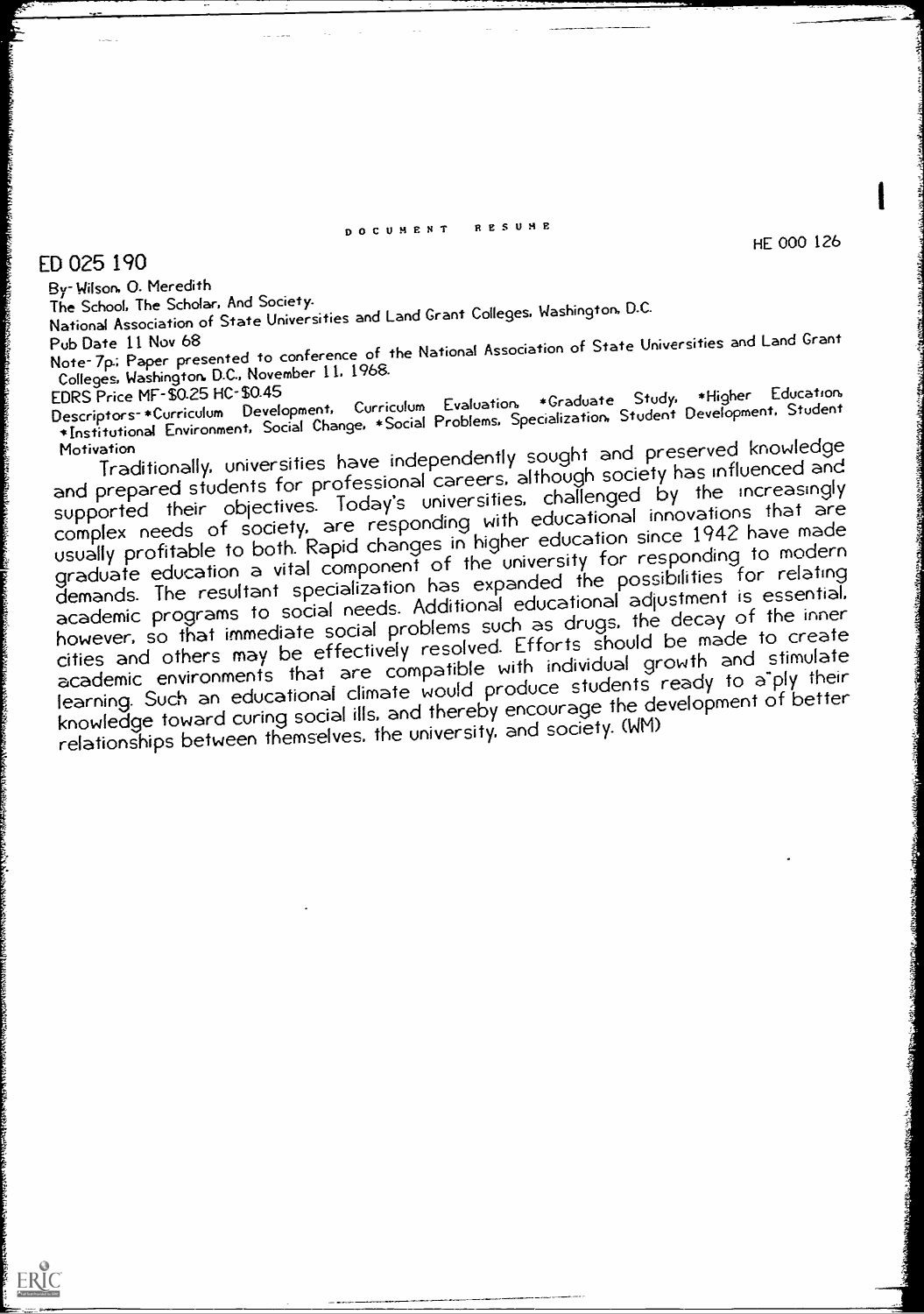## FOR RELEASE: Monday, November 11, 6:00 pm

## THE SCHOOL, THE SCHOLAR, AND SOCIETY

0. Meredith Wilson Center for Advanced Study in the Behavioral Sciences Stanford, California

In ancient times when trade was reawakened in Western Europe, traac routes clung close to wailed towns and tradesmen with their goods stopped under the walls beseeching and paying for the protection of the lord of the castle. It was better to pay a price to one lord than to be exposed to the unknown dangers of the countryside. Faubourgs or dependent enclaves of merchants grew up around the town; fairs were held in season; commerce grew; people became more prosperous, more specialized and more interdependent; and from these enlarged communities created for protection and trade the modern city was born.

To some of these cities scholars came, seeking the same protection  $\bullet$  $\widetilde{\mathcal{C}}$  that attracted the merchants. But scholars were attracted, too, by the merchants' goods, and fairs. Then, as now, they liked to be where the action is. In unsettled times, the King of Naples or the King of England intervened to promise safety if the scholars of Pisa or Paris would migrate to their estates. So we may be justified in speaking as though the community of scholars was called into being by society to serve its social ends.

Kenneth Boulding, in describing the rise of the university, refers to the Pinocchio Principle. Society fashioned its university like the woodcutter Geppeto fashioned his puppet. (You'll forgive me, I hope. I first wrote "dummy"); we set the university on its feet thinking to be served and pleased by our creature, but discovered that the puppet U.S. DEPARTMENT OF HEALTH, EDUCATION & WELFARE The UT REALITY, EUGENIUM & VELTALE  $F_{\text{D}} = 50025190$ 

THIS DOCUMENT HAS BEEN REPRODUCED EXACTLY AS RECEIVED FROM THE PERSON OR ORGANIZATION ORIGINATING IT. POINTS OF VIEW OR OPINIONS STATED DO NOT NECESSARILY REPRESENT OFFICIAL OFFICE OF EDUCATION POSITION OR POLICY.

 $\mathbf{t}$  $\mathbf{u}_1$ 

ERIC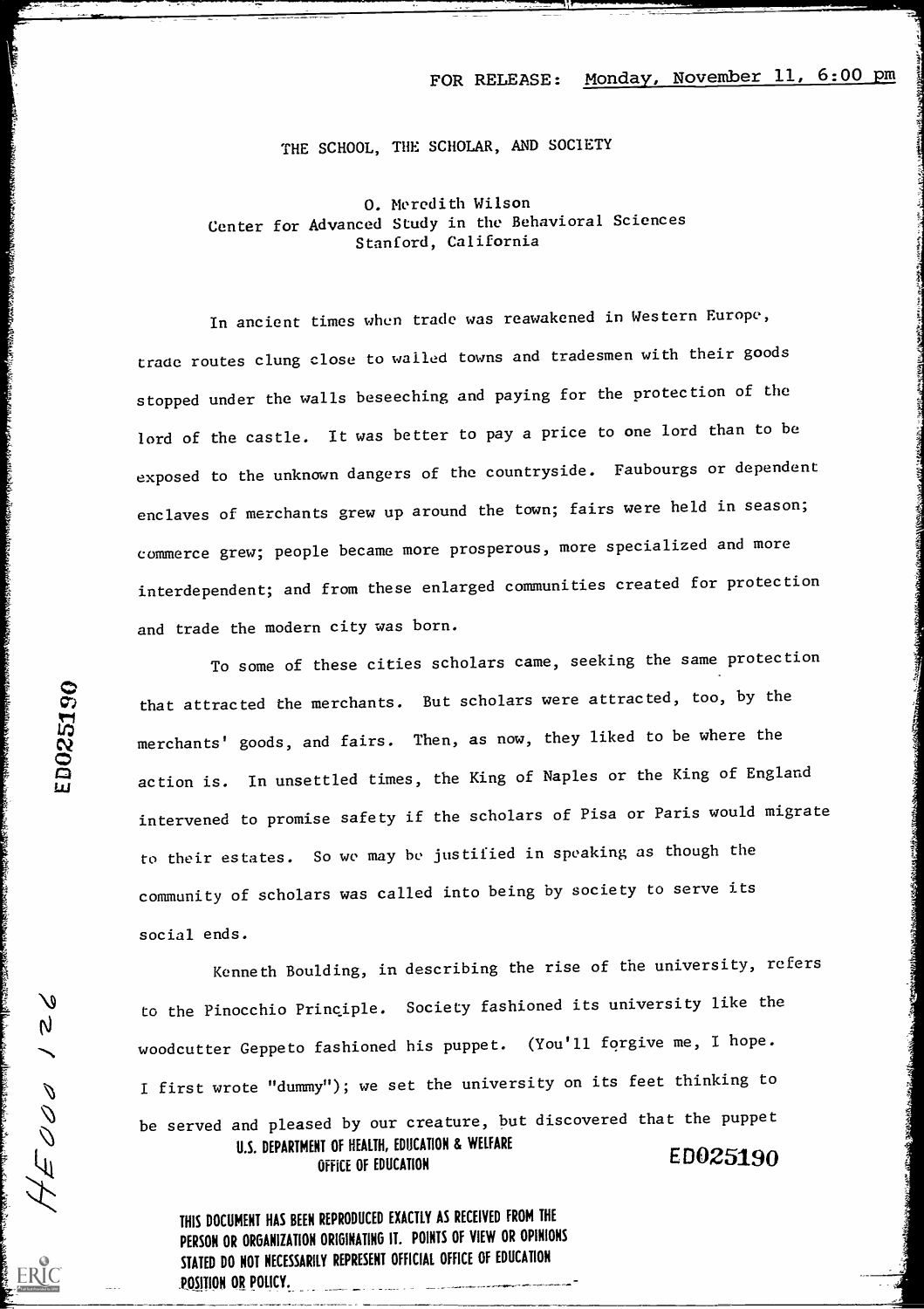walked, had a life of its own, and was surprisingly willful.

**RANGE OF** 

**Allaha** 

AND THE REPORT OF THE PARTY OF THE PARTY.

**RALL PARTHERS** 

The business of the university is truth which it engages either to preserve or to find. The efficient force in a university is generated by scholars who behave largely independently but under rules which we call the laws of science or the rules of evidence. Under these laws each scholar mines his own data and interprets them under rules of parsimony. For the scholar the sin against the Holy Ghost is faithlessness to the data. Like Pinocchio, any scholar or university is made to look foolish that is unwilling to follow the data where they lead, but rather stretches or withholds evidence to save a preconception. Each of us knows of, or may be, a scholar who has had his nose out of joint because reviews were bad. But if our mistakes have been honest ones, the corrective force that comes from exposing our ideas to public view is welcome. We can review the data, correct our errors, refashion our hypothesis and move again to the attack with renewed confidence. And for this reason, and not for volume of pages, the rule of publish or perish has some validity--and the rule can be applied better to the entire enterprise of scholarship than to the career of an aspiring assistant professor.

The school or university is also a place where careers are planned. The most noble objective of scholarship is truth. But usefulness is a handmaiden not to be despised. And from the beginning usefulness has been an expected virtue. The professions of church, law and medicine were the central concern of the early university. To them we have added engineering, business, agriculture, journalism, to name a few. In preparation for each profession there is a body of knowledge and a skill

 $2.$ 

t

4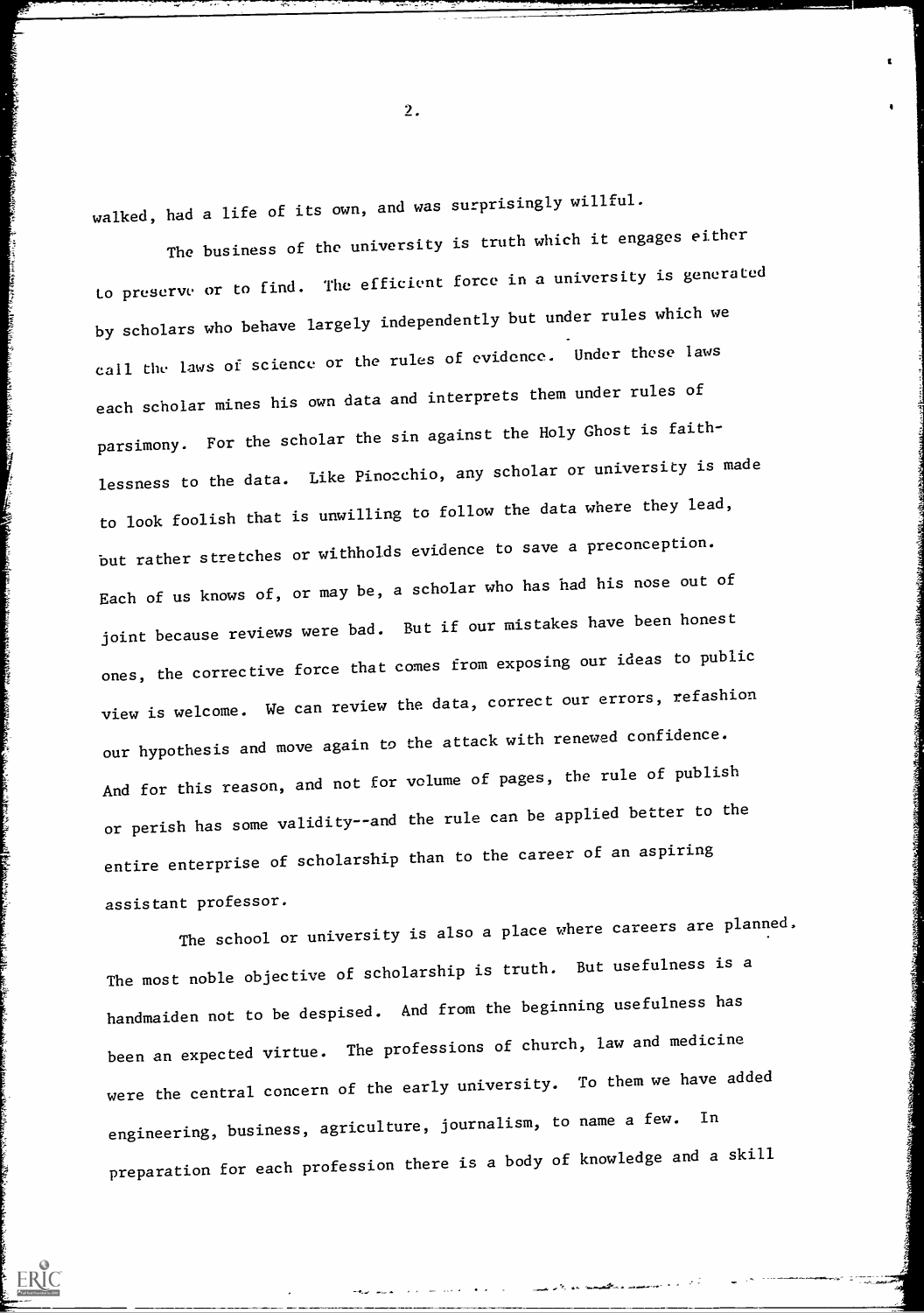or an art of doing. Though we often try to make invidious distinctions between pure and applied sciences, there is substance at one edge and technique at the other for the historian as well as the engineer. At the outer edge where we are most specialized and where we are most proud, we are all professionals, we all sell our services, and we are or can be worthy of our hire.

ln more modern times the society that supports and continuously recreates us is very different from the simple society that first saw cities rise in response to awakening trade and commerce. Now the goods that fill the arteries of commerce are so transformed by technology that the raw product is completely disguised. Who would have envisioned raw petroleum in the form of nylon fabrics? or have believed that plastics could be made to sing? that metal wings could carry 150 people and tons of baggage? The goods we sell nowadays are best expressed as ideas impressed on nature rather than being the products of nature herself. And we have learned to expect that we can do anything--travel through space; live under water; mine the sea; free ourselves from the limitations that gravity and time have imposed upon us. But though we may seem to be wonder-working giants when we pool our specialized skills, in isolation we are pigmies. One blackout in the northeast, or the failure of a carburetor on a modern freeway, reminds us that, adaptive as we may be as homo sapiens, we are far too specialized now to survive the loss of our technology. So the analogue to the medieval walled town is, for the modern entrepreneur, the university. The faubourgs of brain industries grow up "alongside its outer ivied walls" seeking the protection, the

ERIC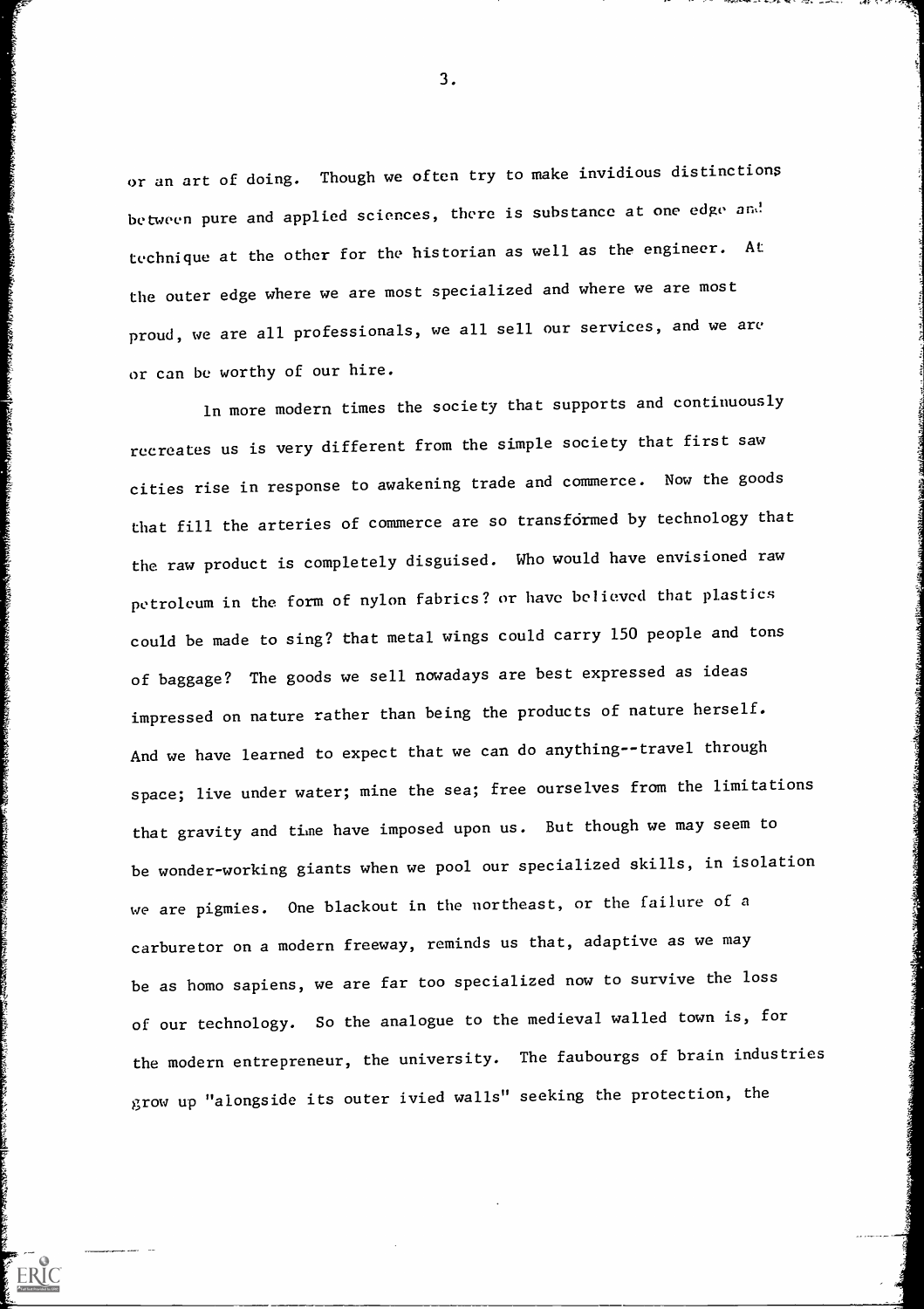support and the injections of newly discovered truths or techniques. And the cycle of the scholar's life seems to have gone full circle se that in relation to the contemporary society, a university is both creature and creator.

For the school there are two classes of scholars: the teachers and the learners. In most of the literature the student is the undergraduate, and if a graduate mission changes the traditional ecological conditions of the undergraduate, the standard reaction is horror. One would judge from casual observation that graduate education was an intrusion, not healthy, not necessary, but rather threatening to the success of the institution's central mission. Yet graduate education is a logical, natural, necessary adaptation to expanding possibilities, expanding opportunities, and expanding imperatives in modern life. From their first invention universities have been a response to societal needs. They have not been static. The body of knowledge taught in  $14^{\circ}2$ would be represented at best by a vestige in 1942. Yet the university of 1492 and the university of 1942, so different from each other, were both universities for their time and their time's needs. And the charge of irrelevance was for each equally true and equally false. The changes in the quarter century since 1942 have been greater than for any like time in the history of higher education. And these changes have made the graduate program inevitable. Graduate education must be accepted as an integral part of our modern obligation, not treated gingerly as an unwelcome threat to nostalgic memories of quieter, happier undergraduate peace; otherwise, future education

4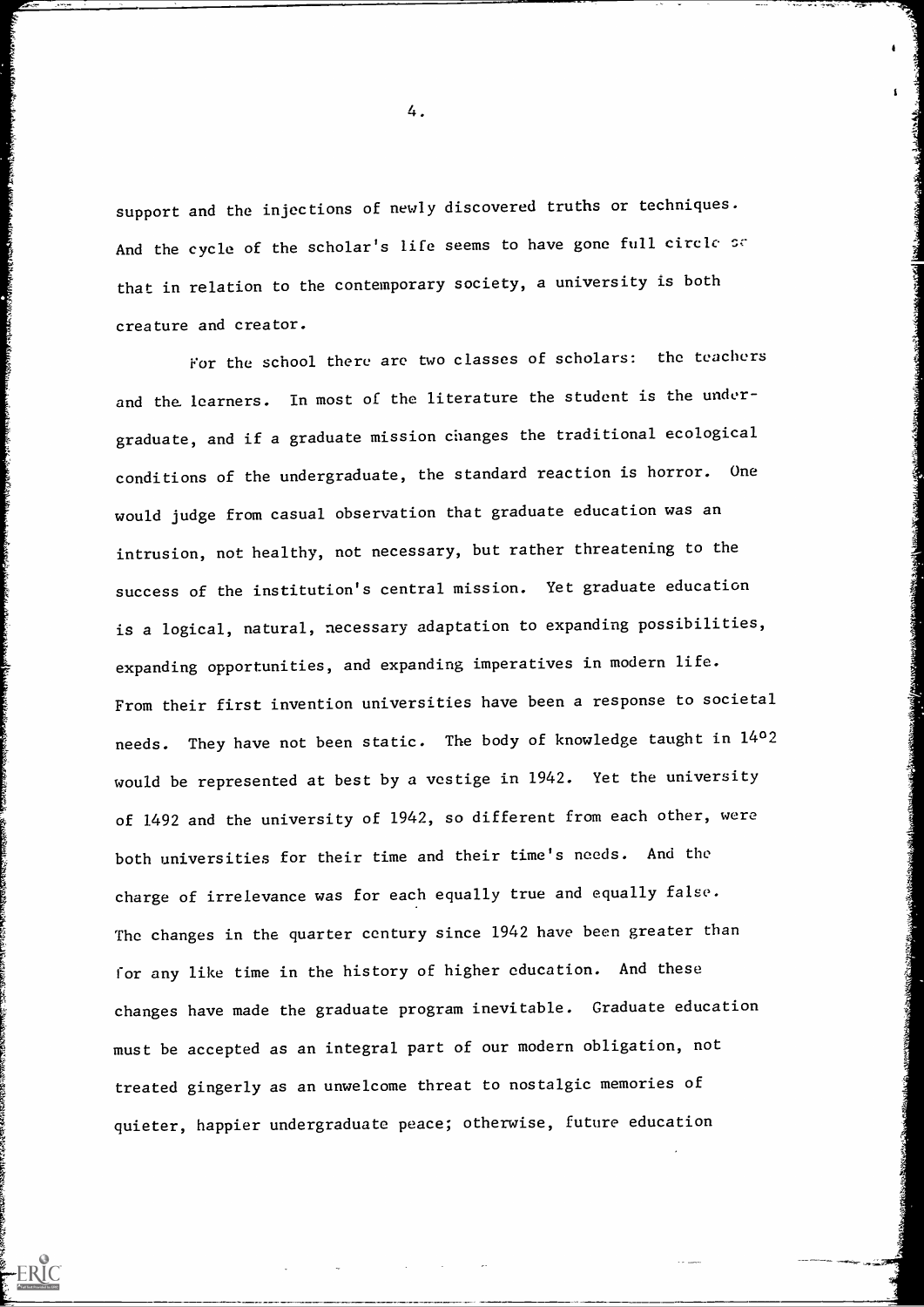will not be adjusted to the requirements of the school, the scholar, or the society.

res en seularging de les comparents de la comparació de la comparació de la compa

We not only have more knowledge to bring within our purview, we are now committed to universal opportunity. This is not quite the same as universal higher education, but it does press us to a broader mission. One of the inconveniences of this new circumstance is that those who ask and deserve equal opportunity from universities are not equally prepared to participate. And from this unequal preparation arises a crisis of relevance.

Education is not an absolute good prepared and packaged for delivery in standard sizes. It is a means to serve other ends. If the end is mathematical skill, the education must be, designed to reach down to meet the student. If the instruction is not related to the student's level of preparation, it is irrelevant. If after reaching him it does not stretch him, it is still irrelevant.

Our problem of numbers is not just that there are more bodies, but that there are many more and different minds differently prepared, coming from different milieux and bringing different expectations, and that they, or many of them, must be taken farther than ever was true before.

Everywhere one hears talk of relevance these days. Often the word is a stereotype in the mouths of dissenters. But we do need to ask what our educational program is related to. The obvious first checking point is the student; the second is his objective; the third may be society's objective. But the substance need not rise from any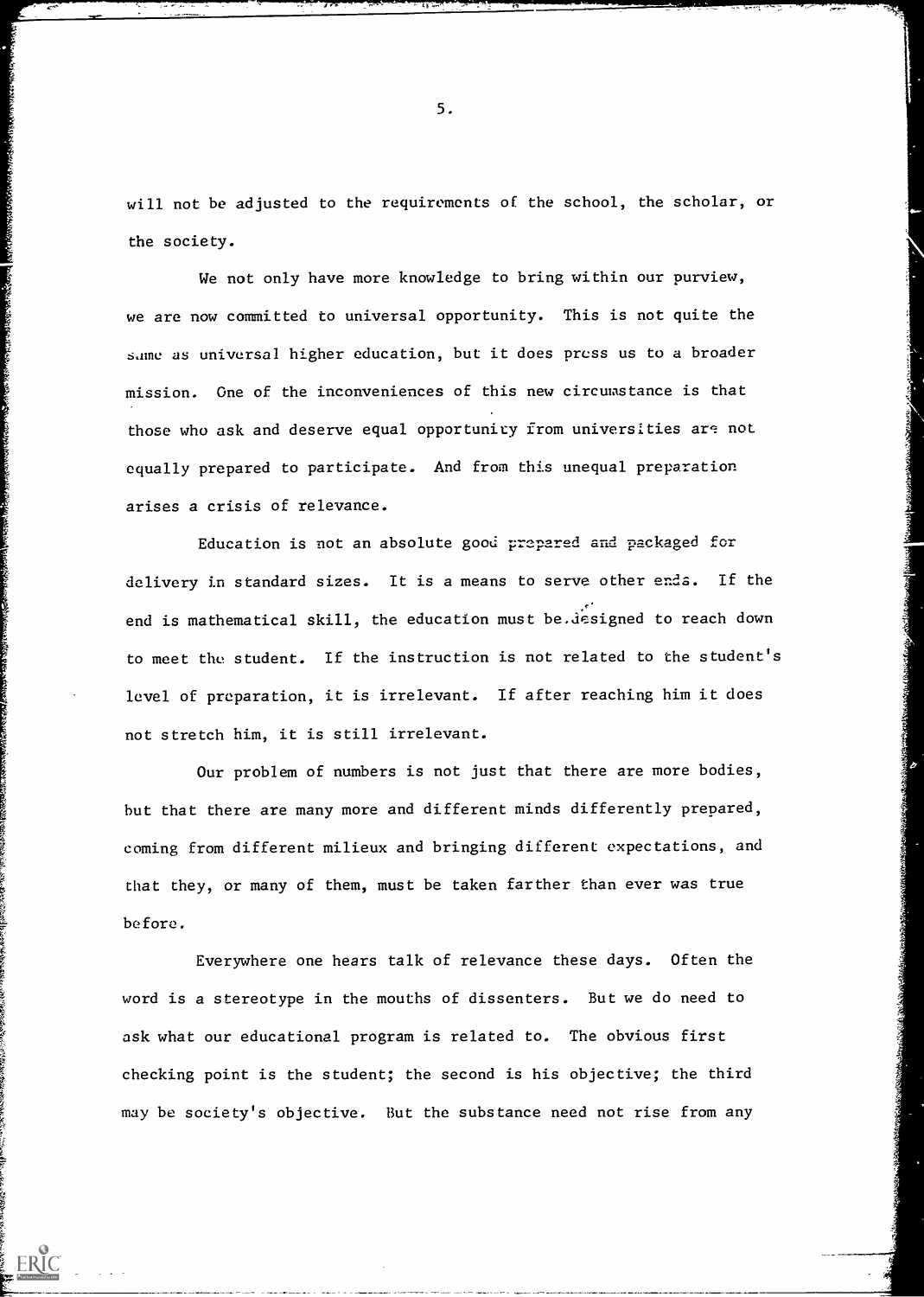immediate problems. Immediacy and relevance are only accidentally coincident. Dante remains relevant wherever the human spirit needs stretching, and I need not be Italian, and late medieval at that, to profit from his writings.

The problem of the inner city is an appropriate concern of scholarship; and so are drugs; and so is war; and so are law and order; and freedom and its challenge or contribution to order. Life is filled with imperatives that require immediate attention. Listen to Ortega:

> Life cannot wait until the sciences have explained the universe scientifically. We cannot put off living until we are ready. The most salient characteristic of life is its coerciveness: it is always urgent, "here and now" without possible postponement. Life is fired at us point blank. And culture, which is its interpretation, cannot wait anymore than can life itself.

But how does the university facilitate work on immediate problems? Does it mount crusades for social ends? If so, how does one identify consensus in the confusion of different, individual, strongly held convictions that so characterize a faculty? The normal process of seeking corporate consensus in a university usually engulfs the energies of affected scholars and, for the time, paralyzes the efficient forces upon which the university and the society depend. Moreover, crusading, except for the freedom of its scholars, is inappropriate to the role of a university. The corporate university exists to assure a proper climate for, and to facilitate the work of, scholars who are as individuals the efficient force in the academic enterprise. They should, by definition, be of such varying interests that consensus should not be easy. In such an environment teacher scholars and